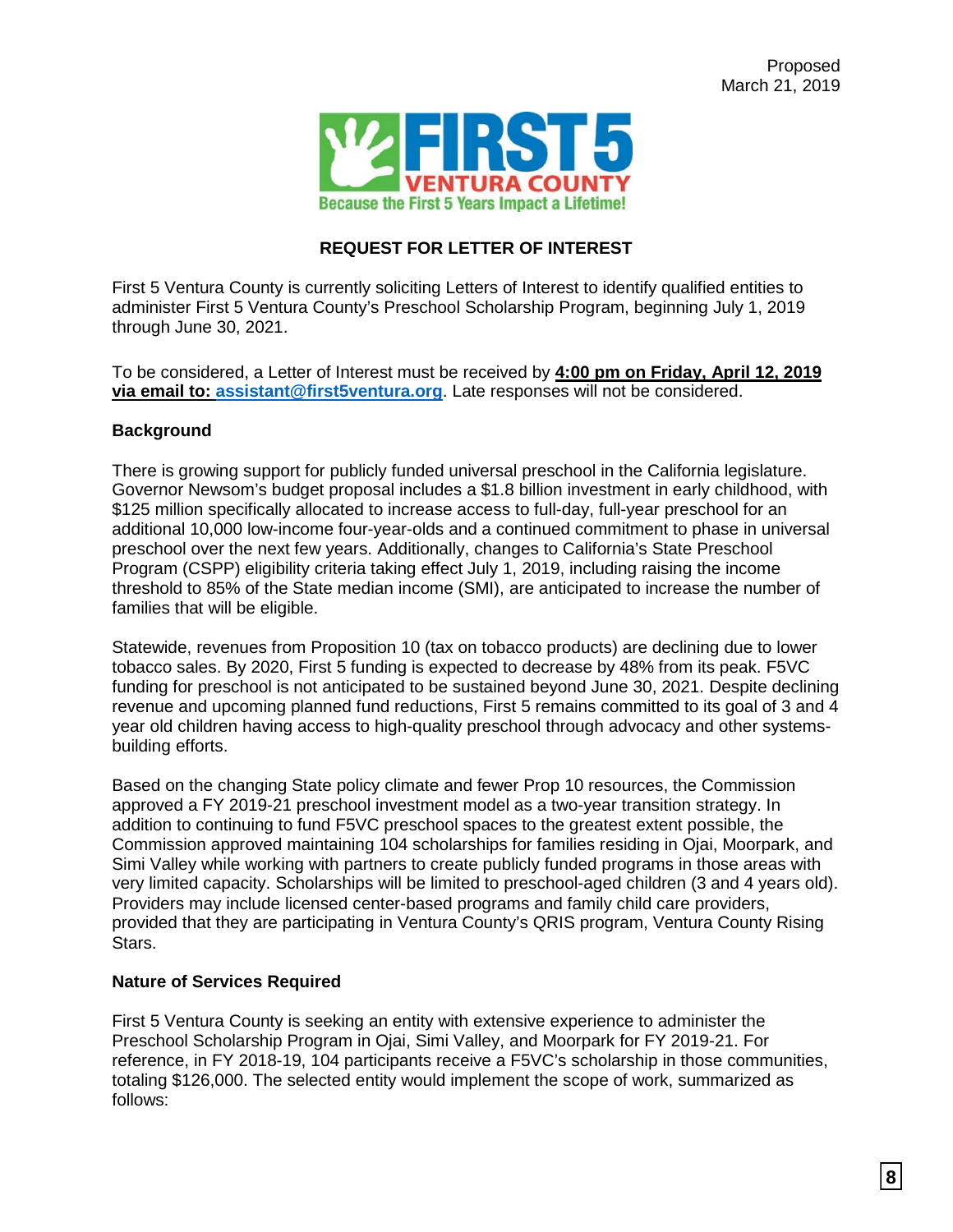- $\Box$  In partnership with F5VC, finalize eligibility criteria for families and participation criteria for programs.
- $\Box$  Verify and enroll eligible participants (including families and preschool providers).
- $\Box$  Manage contractual agreements with participating providers.
- □ Manage all programmatic and financial aspects, including regular reporting of program and fiscal data, processing of provider payments, etc.

### **Summary of Desired Qualifications and Experience**

- $\Box$  Recent and long-term experience managing a voucher-based child care scholarship program.
- □ Knowledge of local licensed center-based and family child care programs serving preschoolaged children.
- $\Box$  Ability to implement a process to verify family income or other "need" factors, and refer/enroll families who may be eligible for a publicly funded program.
- $\Box$  Knowledge of community resources available to families.
- $\Box$  Ability to enter into a contract with First 5 Ventura County and implement the Scope of Work as defined in this Request for a Letter of Interest on or about July 1, 2019.
- □ Ability to comply with First 5 Ventura County's contract provisions (refer to boilerplate agreement), policy on funding faith-based organizations, and Principles on Equity.
- $\Box$  Must have sufficient working capital to meet the fiscal demands of the contract.

First 5 Ventura County will determine whether one or more entities with appropriate qualifications are interested in implementing the scope of work relative to administering the preschool scholarship program.

Depending on the response to the Request for a Letter of Interest, First 5 Ventura County may develop and release a Request for Application OR develop a sole source agreement. The selection process is based on the Commission's procurement policies and procedures.